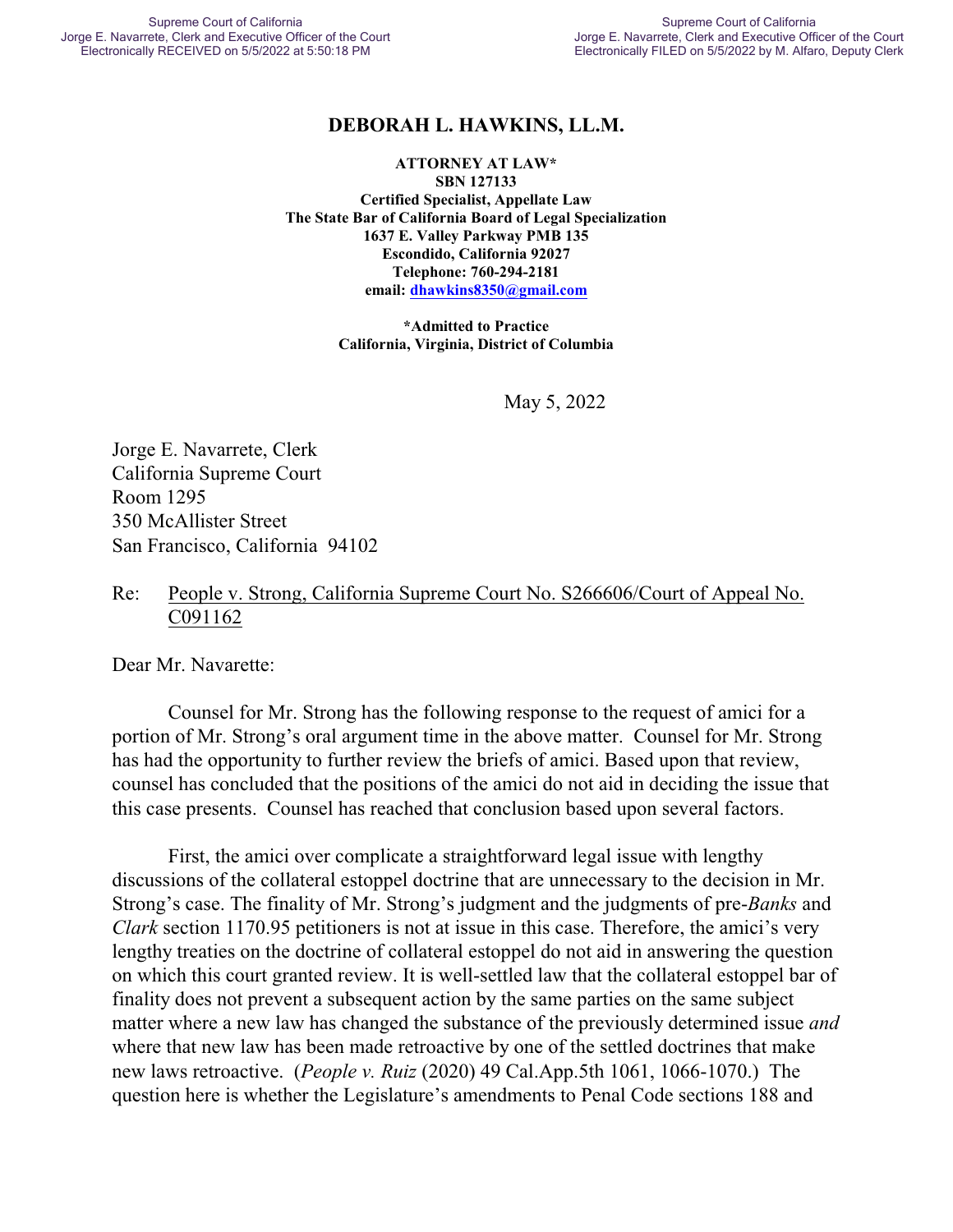Jorge E. Navarrete, Clerk *People v. Strong,* No. S266606 May 5, 2022, page 2

189 have lifted the bar of finality for these petitioners. There is no need for argument explaining in detail the finality doctrine whose application is not at issue in this case.

Second, the amici's long explications of collateral estoppel are not focused on the question that this case presents: (1) has there been a change in the law of aggravated felony murder and (2) is there a settled doctrine that makes the new law retroactive? The collateral estoppel doctrine operates to reduce litigation opportunities between the same parties on the same subject matter following final determination. The doctrine does not create new ones by making new law retroactive. (*Wassmann v. Orange County Community College Dist.* (2018) 24 Cal.App.5th 825, 844.) The question here for decision is whether something extrinsic to the collateral estoppel bar has created a new opportunity for pre-*Banks* and *Clark* petitioners to litigate the special circumstances elements of felony murder, i.e., has there been a change in the subject matter so that the issue is not longer the same issue that was litigated previously. (*Ruiz*, *supra*, 49 Cal.App.5th at p. 1069.) A lengthy explication of the doctrine of collateral estoppel is wholly unnecessary to answer that question. Rather, and simply put, the Attorney General's position is nothing has taken place to raise the finality bar. On the other hand, Mr. Strong's position is that the Legislature has codified this Court's changes in the law of aggravated felony murder articulated in *People v. Banks* (2015) 61 Cal.4th 788 in the amendments to sections 188 and 189 and that change has been made retroactive by express Legislative intent. In other words, Mr. Strong's position is (1) there is a change in the law *and* (2) a well-settled doctrine that makes those changes in the law retroactive and therefore raises the finality bar. A lengthy explication of how matters become final according to the collateral estoppel bar is time-consuming and wholly unnecessary to resolve the difference of opinion between the Attorney General and counsel for Mr. Strong.

Third, several portions of the briefs of amici have already been determined by this court's decision in *People v. Lewis* (2021) 11 Cal.4th 952. Mr. Kutchins and Ms. Peterson go on at some length about the decision in *People v. Secrease* (2021) 63 Cal.App.5th 231, but *Lewis'* limitation on court factfinding at the prima facie stage has negated that case's direction to trial courts to conduct a "sufficiency of the evidence review" at the prima facie stage. Thus, these portions of Mr. Kutchins' and Ms. Peterson's briefs are not helpful in deciding Mr. Strong's matter.

Fourth, Ms. Peterson's brief, which urges this Court to adopt her "actually litigated" test in *People v. Gonzalez* (2021) 65 Cal.App.5th 420, 433 is based upon a significant error of law; and therefore, cannot be adopted by this Court. Ms. Peterson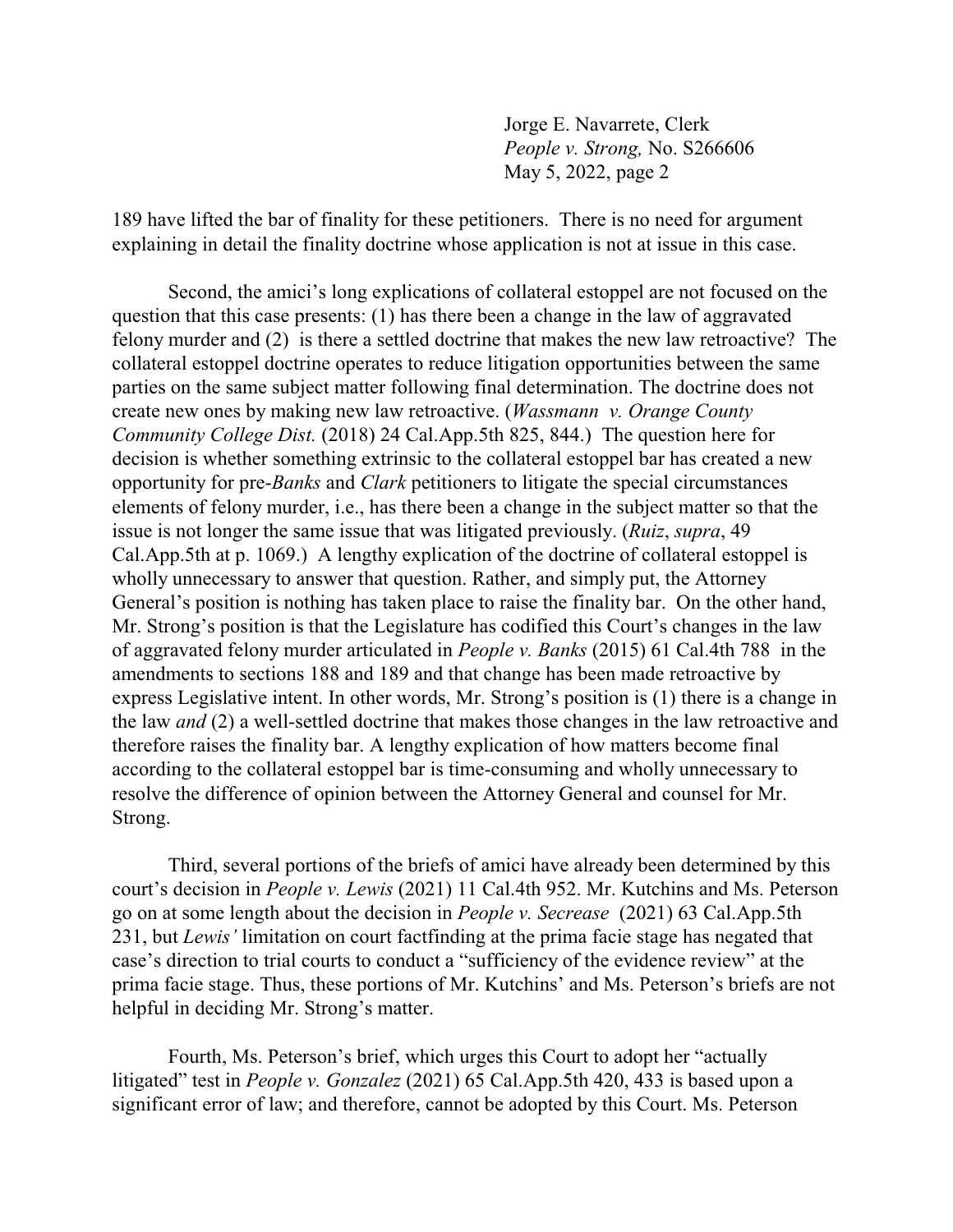Jorge E. Navarrete, Clerk *People v. Strong,* No. S266606 May 5, 2022, page 3

asserts that collateral estoppel gives the defendant a second opportunity to litigate an element of aggravated felony murder in a subsequent proceeding by withholding evidence on that element. (Peterson Brief, pp. 35-26.) According to Ms. Peterson, if the defendant did not present evidence on the special circumstance that issue was not "actually litigated." Ms. Peterson has made a significant error of law. Withholding evidence or not presenting evidence does not mean that an element was not "actually litigated." Rather, the party asserting the "actually litigated" bar must "prove that the issue was raised, actually submitted for determination and determined." (*Barker v. Hull* (1987) 191 Cal. App. 3d 221, 226.) Here, that test is met because it is well-settled law that, in a criminal trial, the prosecution bears the burden of proving every element of the offense beyond a reasonable doubt, and every element of the charged offense must be submitted to a jury for determination. (*In re Winship* (1970) 397 U.S. 358, 364 [90 S.Ct. 1068, 5 L.Ed.2d 368]; *Apprendi v. New Jersey* (2000) 530 U.S. 466, 490 [120 S.Ct. 2348, 147 L.Ed.2d 435].)

Ms. Peterson's view that special circumstances are not elements of felony murder is also another legal error in her brief. (Peterson Brief, pp. 25-26.) Her assertion is wrong as a matter of California law and is contrary to the Legislature's understanding of the law of aggravated felony murder. Special circumstances are elements of the offense of aggravated felony murder. (*People v. Superior Court (Engert)* 1982) 31 Cal.3d 787, 803).) (Memo from Senate Public Safety File for SB 1437 (Skinner), of the 2017-18 Legislative Session, by Gabriel Caswell, Principal Consultant, Senate Public Safety Committee, Re: Constitutionality of SB 1437 (Skinner), pp. 7-9.).) Addressing amici's multiple legal errors is unnecessarily time consuming and shifts the focus from the question presented.

For the foregoing reasons, counsel for Mr. Strong believes that it would be adverse to his interests to grant the amici's request for his oral argument time. The amici have not focused on the simple issue before the court, and attempts to over complicate that issue will adversely impact Mr. Strong. It really is not necessary to argue about what is not in dispute.

> Respectfully submitted, Deborah Hawkins

Deborah L. Hawkins Attorney for Appellant Christopher Strong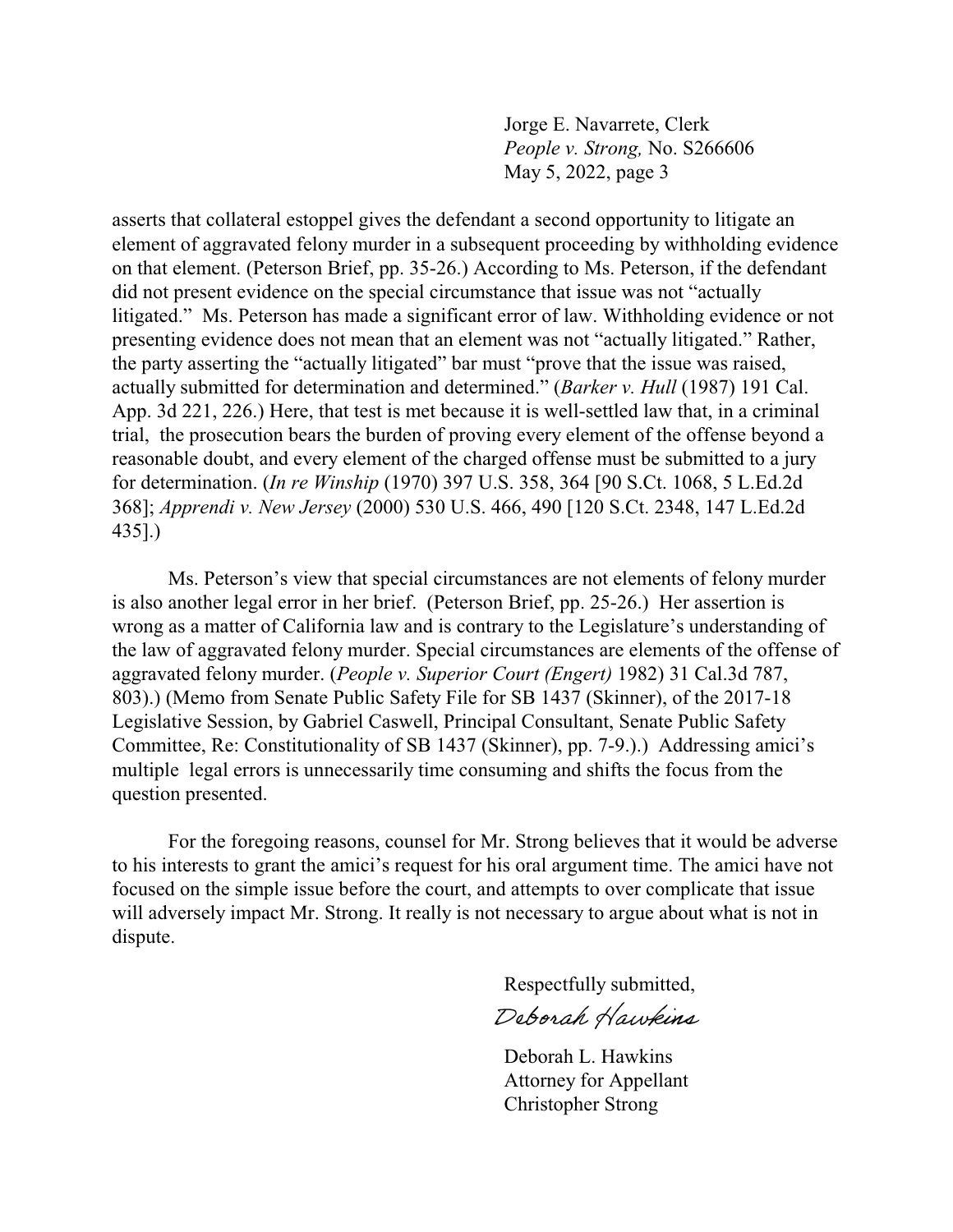Case Name: People v. Strong Case No. S266606

## **DECLARATION OF SERVICE**

I, the undersigned, say: I am over 18 years of age, employed in the County of San Diego, California, and not a party to the subject cause. My business address is 1637 E. Valley Parkway PMB 135, Escondido, California 92027.

On May 5, 2022, I served the attached

Appellant's Letter re Oral Argument

of which a true and correct copy of the document filed in the cause is served by TrueFiling or by United States Mail by placing a copy thereof in a separate envelope for each addressee named hereafter, addressed to each such addressee respectively as follows:

Jorge E. Navarrete, Clerk California Supreme Court Room 1295 350 McAllister Street San Francisco, California 94102 (electronic)

Andrea K. Wallin-Rohmann Court of Appeal, Third District 914 Capitol Mall, 4th Floor Sacramento, California 95814 (electronic)

Office of The Attorney General 1300 "I" Street P.O. Box 944255 Sacramento, California 94244-2550 (electronic)

The Hon. Patrick Marlett, Judge of the Superior Court Sacramento County 720 9th Street Sacramento California 95814 (U.S. Mail)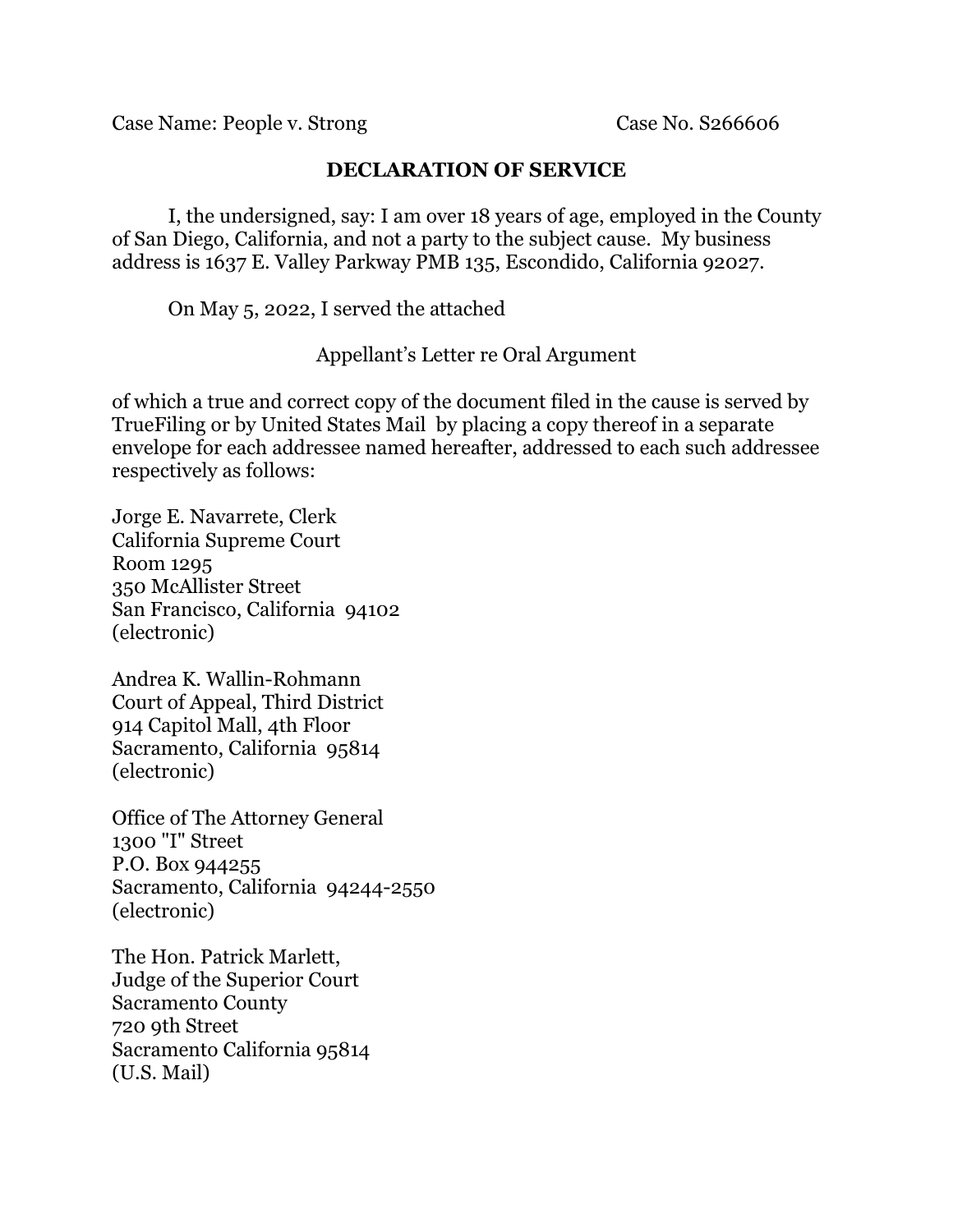Case Name: People v. Strong Case No. S266606

Jonathan E. Demson Attorney At Law 1158 26<sup>th</sup> Street #291 Santa Monica, California 90403 [jedlaw@me.com](mailto:jedlaw@me.com) (electronic)

Michelle May Peterson P.O. Box 387 Salem, MA 01970-0487 [may111072@gmail.com](mailto:may111072@gmail.com) (electronic)

A.J. Kutchins Office of the Public Defender 1111 Broadway, Suite 1000 Oakland, CA 94607 [aj.kutchins@ospd.ca.gov](mailto:aj.kutchins@ospd.ca.gov) (electronic)

Anne Marie Schubert, District Attorney c/0 Stefanie Mahaffey, Deputy 901 G Street Sacramento, California 95814 (U.S. Mail)

Elizabeth J. Smutz Staff Attorney Central California Appellate Program 2150 River Plaza Dr. Ste. 300 Sacramento, California 95833 (electronic)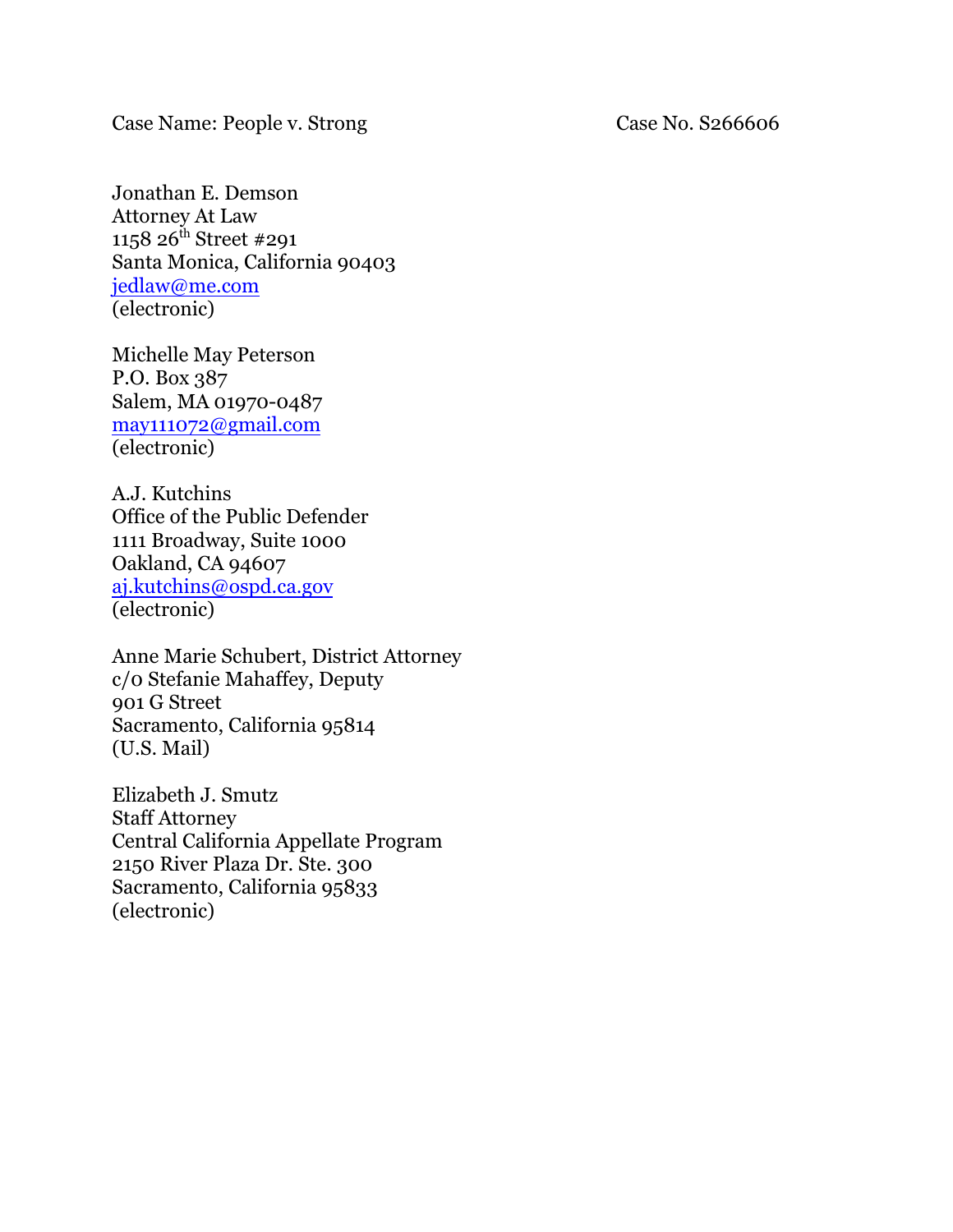Case Name: People v. Strong Case No. S266606

Christopher Strong #AT4834 Salinas Valley State Prison P.O. Box 1050 Soledad, California 93960 (U.S. Mail)

Each document was filed through TrueFiling or deposited in the United States mail by me at Escondido, California, on May 5, 2022.

I declare under penalty of perjury that the foregoing is true and correct, and this declaration was executed at Escondido, California on May 5, 2022.

DEBORAH L. HAWKINS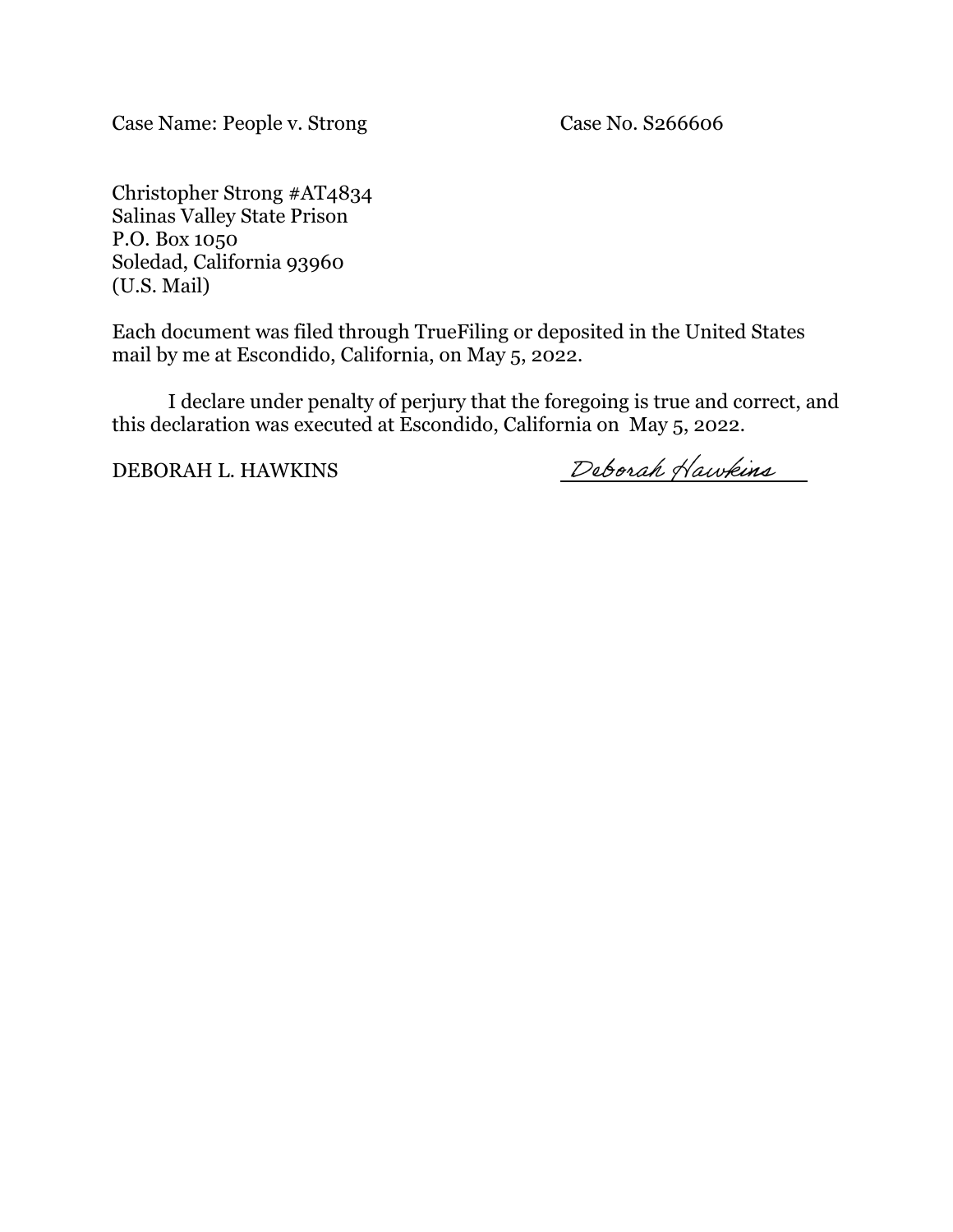#### **STATE OF CALIFORNIA**

Supreme Court of California

# *PROOF OF SERVICE*

# **STATE OF CALIFORNIA**

Supreme Court of California

### Case Name:**PEOPLE v. STRONG** Case Number:**S266606** Lower Court Case Number:**C091162**

- 1. At the time of service I was at least 18 years of age and not a party to this legal action.
- 2. My email address used to e-serve: **dhawkins8350@gmail.com**
- 3. I served by email a copy of the following document(s) indicated below:

Title(s) of papers e-served:

| <b>Filing Type</b> | Title<br>Document                            |
|--------------------|----------------------------------------------|
| LETTER             | S266606.STRONG.LETTER.REPLY.AMICI.REARGUMENT |

Service Recipients:

| <b>Person Served</b>                                                                                         | <b>Email Address</b>                       | <b>Type</b> | Date /<br><b>Time</b>           |
|--------------------------------------------------------------------------------------------------------------|--------------------------------------------|-------------|---------------------------------|
| Diane Boggess<br>DOJ Sacramento/Fresno AWT Crim                                                              | Diane.Boggess@doj.ca.gov                   | le-         | 5/5/2022<br>Serve 5:50:17<br>PM |
| Michelle Peterson<br>Attorney at Law<br>111072                                                               | $\text{may} 111072$ @gmail.com             | le-         | 5/5/2022<br>Serve 5:50:17<br>PM |
| Eric Christoffersen<br>Office of the Attorney General<br>186094                                              | $\text{Eric.Christoffersen@doj.ca.gov}$ e- |             | 5/5/2022<br>Serve 5:50:17<br>PM |
| Office of the Attorney General<br>Office of the Attorney General                                             | sacawttruefiling@doj.ca.gov                | le-         | 5/5/2022<br>Serve 5:50:17<br>PM |
| Deborah Hawkins<br>Deborah L. Hawkins<br>127133                                                              | dhawkins $8350$ @gmail.com                 | le-         | 5/5/2022<br>Serve 5:50:17<br>PM |
| AJ Kutchins<br>Office of the State Public Defender<br>102322                                                 | $ a $ .kutchins@ospd.ca.gov                | le-         | 5/5/2022<br>Serve 5:50:17<br>PM |
| Jonathan Demson<br>Jonathan E. Demson, Attorney at Law<br>167758                                             | $\text{jedlaw}(a)$ me.com                  | le-         | 5/5/2022<br>Serve 5:50:17<br>PM |
| Office Office Of The State Public Defender-Sac<br>Timothy Foley, Sr. Deputy State Public Defender<br> 000000 | $ $ docketing@ospd.ca.gov                  | le-         | 5/5/2022<br>Serve 5:50:17<br>PM |

This proof of service was automatically created, submitted and signed on my behalf through my agreements with TrueFiling and its contents are true to the best of my information, knowledge, and belief.